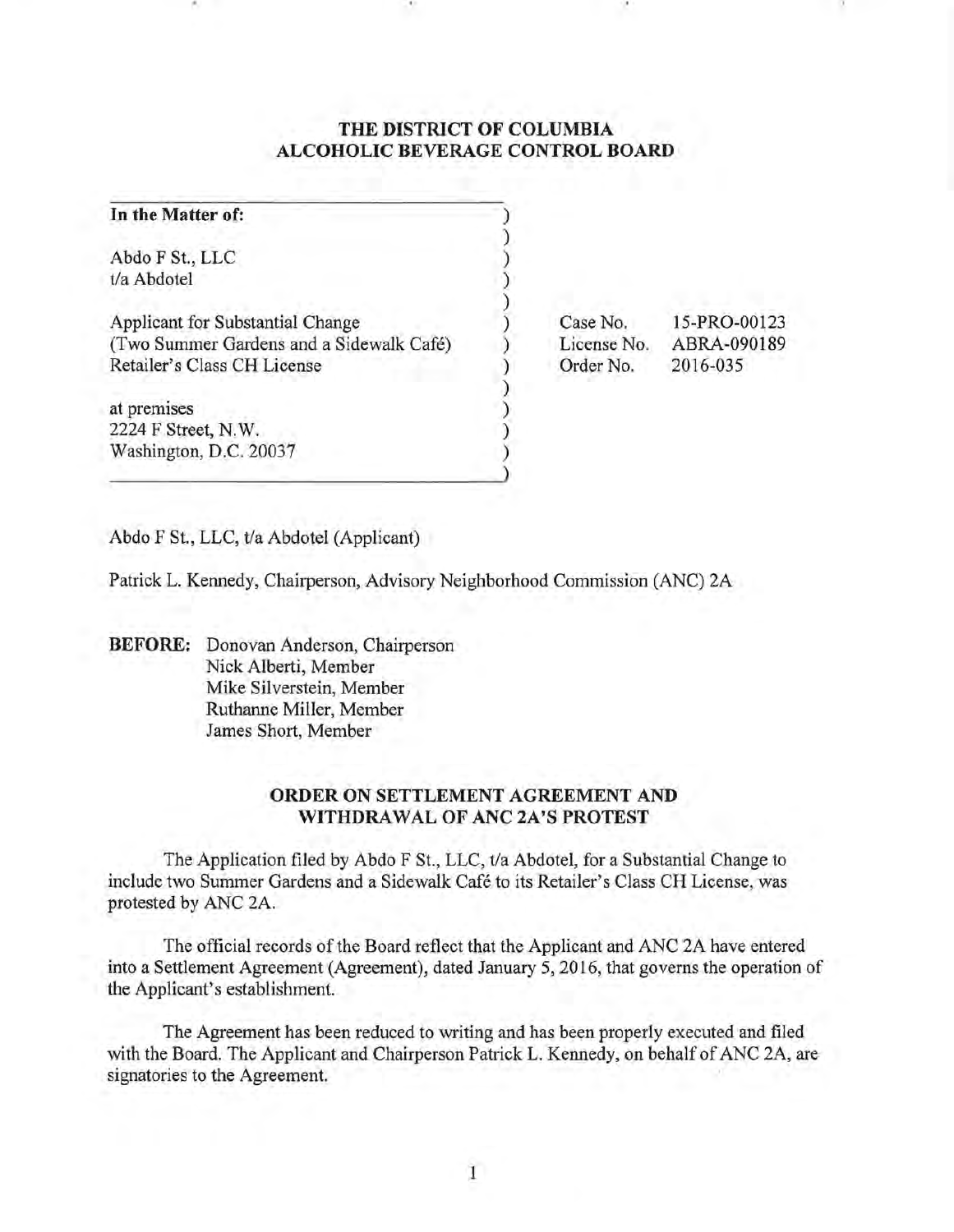This Agreement constitutes a withdrawal of the Protest filed by ANC 2A.

Accordingly, it is this 20th day of January, 2016, **ORDERED** that:

.'

- 1. The Application filed by Abdo F St., LLC, t/a Abdotel, for a Substantial Change to include two Summer Gardens and a Sidewalk Cafe to its Retailer's Class CH License, located at 2224 F Street, N.W., Washington, D.C., is **GRANTED;**
- 2. The Protest of ANC 2A in this matter is hereby **DISMISSED;**
- 3. The above-referenced Settlement Agreement, dated January 5,2016, submitted by the parties to govern the operations of the Applicant's establishment is **APPROVED** and **INCORPORATED** as part of this Order; and
- 4. Copies of this Order shall be sent to the Applicant and ANC 2A.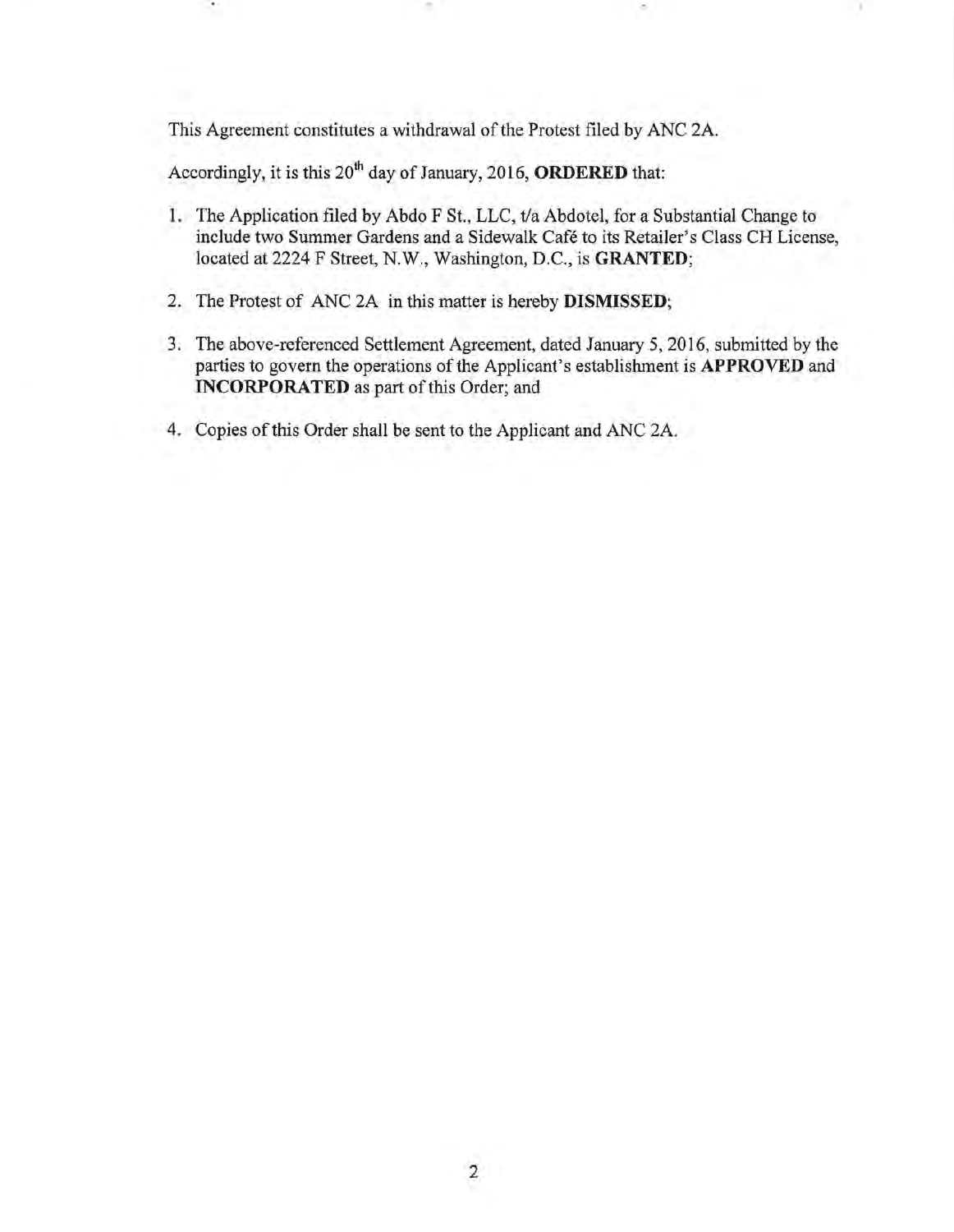District of Columbia Alcoholic Beverage Control Board .'

echne Doman Donovan Anderson, Chairperson

Nick Alberti, Member

.' .'

ke Silverstein, Member M

R mile

Ruthanne Miller, Member

 $N$ ,  $U$   $N$   $\tau$ 

Pursuant to D.C. Official Code § 25-433(d)(1), any party adversely affected may file a Motion for Reconsideration of this decision within ten (10) days of service of this Order with the Alcoholic Beverage Regulation Administration, 2000 14<sup>th</sup> Street, N.W., Suite 400S, Washington, DC 20009.

Also, pursuant to section 11 of the District of Columbia Administrative Procedure Act, Pub. L. 90-614,82 Stat. 1209, D.C. Official Code §2-510 (2001), and Rule 15 of the District of Columbia Court of Appeals, any party adversely affected has the right to appeal this Order by filing a petition for review, within thirty (30) days of the date of service of this Order, with the District of Columbia Court of Appeals, 430 E Street, N.W., Washington, D.C. 20001; (202/879- 1010). However, the timely filing of a Motion for Reconsideration pursuant to 23 DCMR § 1719.1 (2008) stays the time for filing a petition for review in the District of Columbia Court of Appeals until the Board rules on the motion. See D.C. App. Rule 15(b) (2004).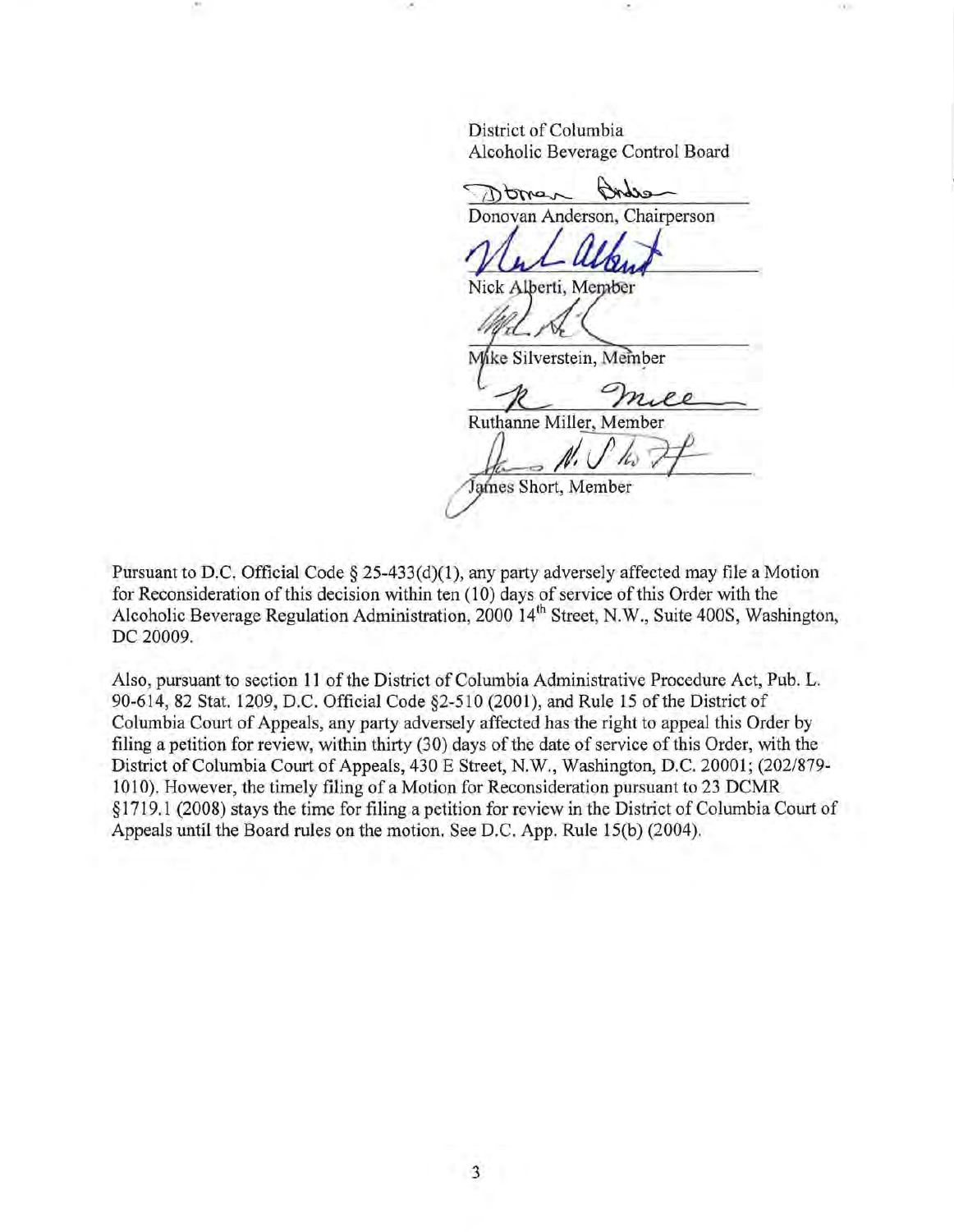## SETTLEMENT AGREEMENT

.'

This Settlement Agreement is made on this  $\mathcal{I}''$ day of  $\overline{\mathcal{I}}_{\mathcal{A}\mathcal{N}\mathcal{U}\mathcal{A}\mathcal{B}}$  ,  $\overline{\mathcal{Z}}$   $\mathcal{D}$  /  $\mathcal{Q}$  by and between Abdo F Street LLC, ("the Applicant") and Advisory Neighborhood Commission 2A ("the ANC") and West End Citizens Association ("WECA") (collectively "Protestants")

. ' .'

## WITNESSETH

WHEREAS, the Applicant is the holder of a Class CH Alcoholic Beverage Control (ABC) license ABRA-090189 (in a 405.1 status) for premises 2224 F Street, NW, and,

WHEREAS, applicant's applications for three (3) endorsements for a sidewalk cafe, a summer garden (courtyard terrace) and a summer garden (rooftop terrace) are pending before the District of Columbia ABC Board, and,

WHEREAS, said premises is within the jurisdictional boundaries of the ANC and WECA; and,

WHEREAS, the Protestants' objections are limited to the sidewalk cafe and summer garden rooftop terrace and courtyard terrace endorsements; and,

WHEREAS, the parties desire to enter into this Settlement Agreement in order to reflect their understandings regarding certain aspects of the Applicant's outdoor seating operations;

NOW, THEREFORE, in consideration of the recitals set forth above and the terms and conditions provided below, the parties agree as follows:

1. Recitals Incorporated.

The recitals set forth above are incorporated herein by reference.

2. Hours & Days of Operation and Sales of Alcoholic Beverages

(a) The hours of operation on the rooftop terrace summer garden shall not exceed:

Sunday through Thursday: 6:00 am to 10:00 pm Friday and Saturday: 6:00 am to 11:00 pm

The hours of sales of alcoholic beverages on the rooftop terrace summer garden shall not exceed:

Sunday through Thursday: 8:00 am to 10:00 pm; and Friday and Saturday: 8:00 am to 11 :00 pm

The rooftop seating shall not exceed 60.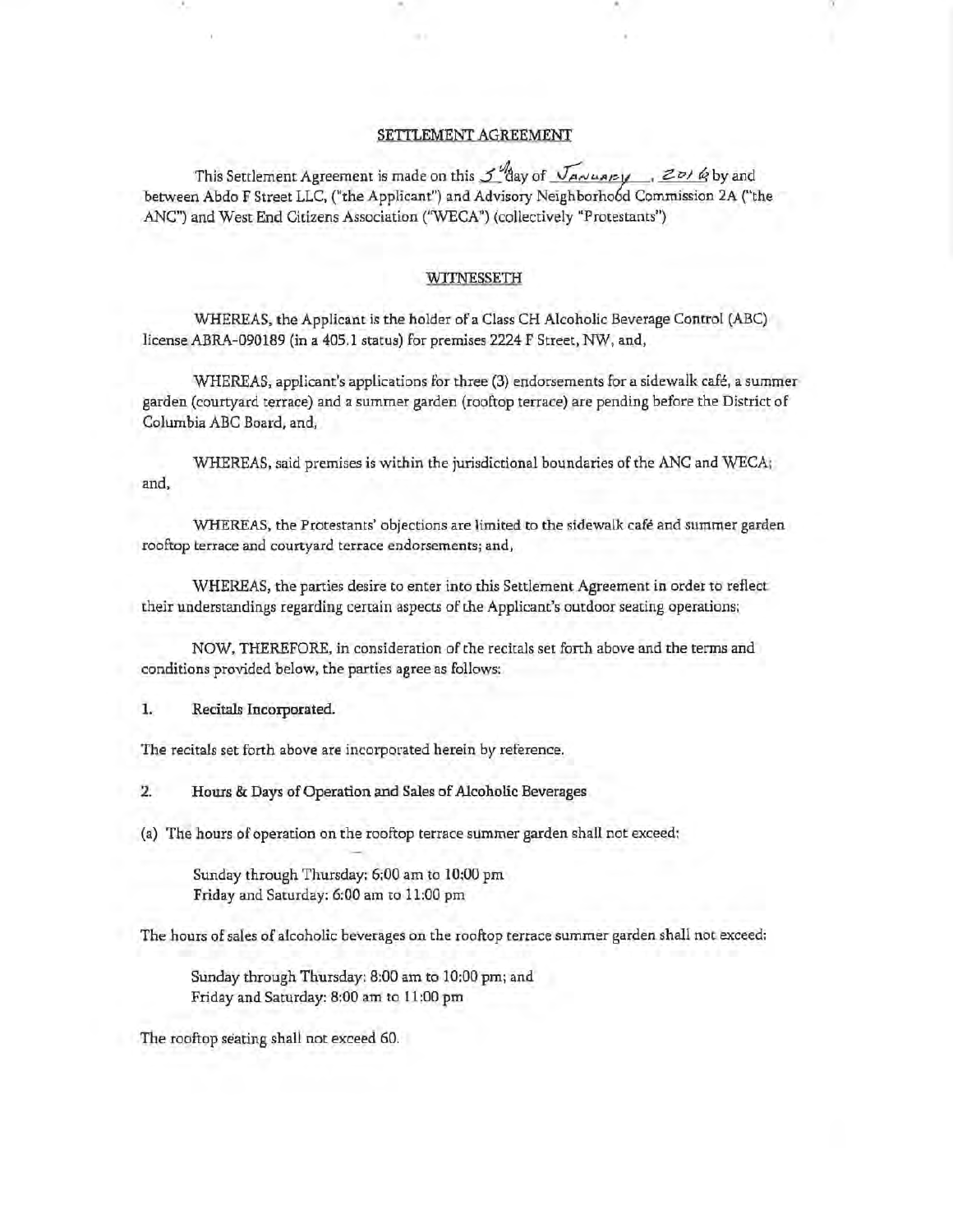(b) The hours of operation for the summer garden courtyard terrace shall not exceed:

Sunday through Thursday: 6:00 am to 12 am Friday and Saturday: 6:00 am to 1:00 am

The hours of sales of alcoholic beverages for the summer garden courtyard terrace shall not exceed:

.'

Sunday through Thursday: 8:00 am to 12:00 am Friday and Saturday: 8;00 am to 1:00 am

The courtyard terrace seating shall not exceed 32.

(c) The hours of operation for the sidewalk cafe shall not exceed:

Sunday through Thursday; 7:00 am to 11:00 pm Friday and Saturday: 7:00 am to 12:00 am

The hours of sales of alcoholic beverages for the sidewalk cafe shall not exceed:

Sunday through Thursday; 8:00 am to 11:00 pm Friday and Saturday: 8;00 am to 12;00 am

The sidewalk café seating shall not exceed 26.

3. Music & Entertainment

There shall not be any background music or live entertainment on the sidewalk cafe or the rooftop terrace. There shall not be any live entertainment on the courtyard terrace. However, recorded music shall be permitted on the courtyard terrace.

4. Licensee Point of Contact

The Protestants acknowledge having received (or will receive prior to applicant's opening) the contact information for the Applicant's management company. Applicant will provide the Protestant's with new contact information for successive management staff, including the General Manager. The Protestants are encouraged to contact the Applicant or the General Manager directly regarding complaints related to this Agreement including, but not limited to, complaints of noise.

5. Incorporation of Settlement Agreement

The Applicant acknowledges that the Protestants are relying on the foregoing commitments and will withdraw the protests that heretofore have been filed with the ABC Board. The parties jointly request that this Agreement be incorporated into the ABC Board's order approving the pending summer garden endorsements to the Class CH License application.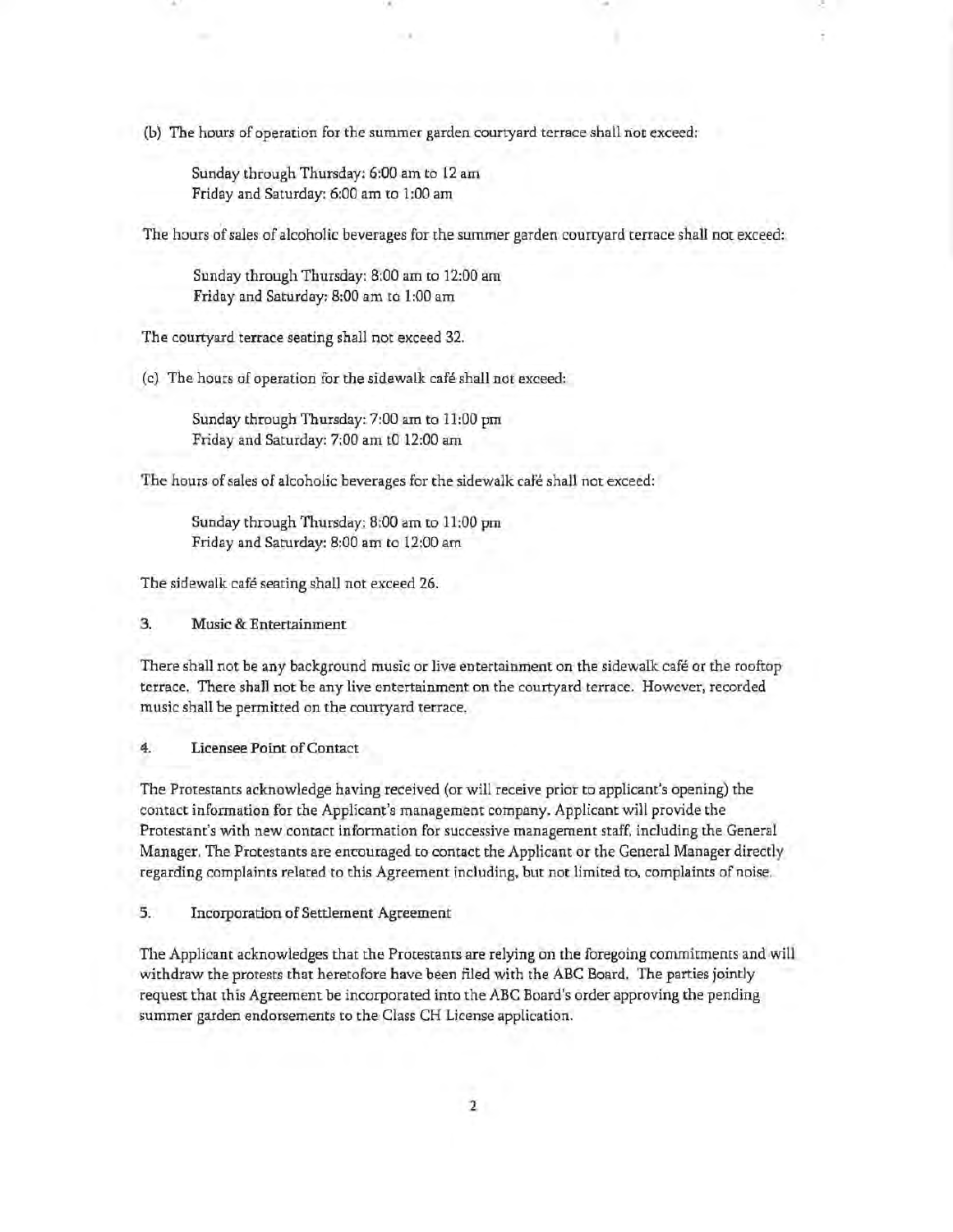IN WITNESS WHEREOF, the parties have executed this Agreement on the day and year first above written.

ABDO F STREET, LLC

 $\mathbf{R}$ James Abdo

Managing Member

ADVISORY NEIGHBORHOOD COMMISSION 2A

By:

Patrick L. Kennedy, Chairman

WEST END CITIZENS ASSOCIATION

By:

Sara Maddux. President

F: wpdata KISC/TONSEGA ABDO F Street Ahdo F Street LLC - Settlement Agreement (draft).doc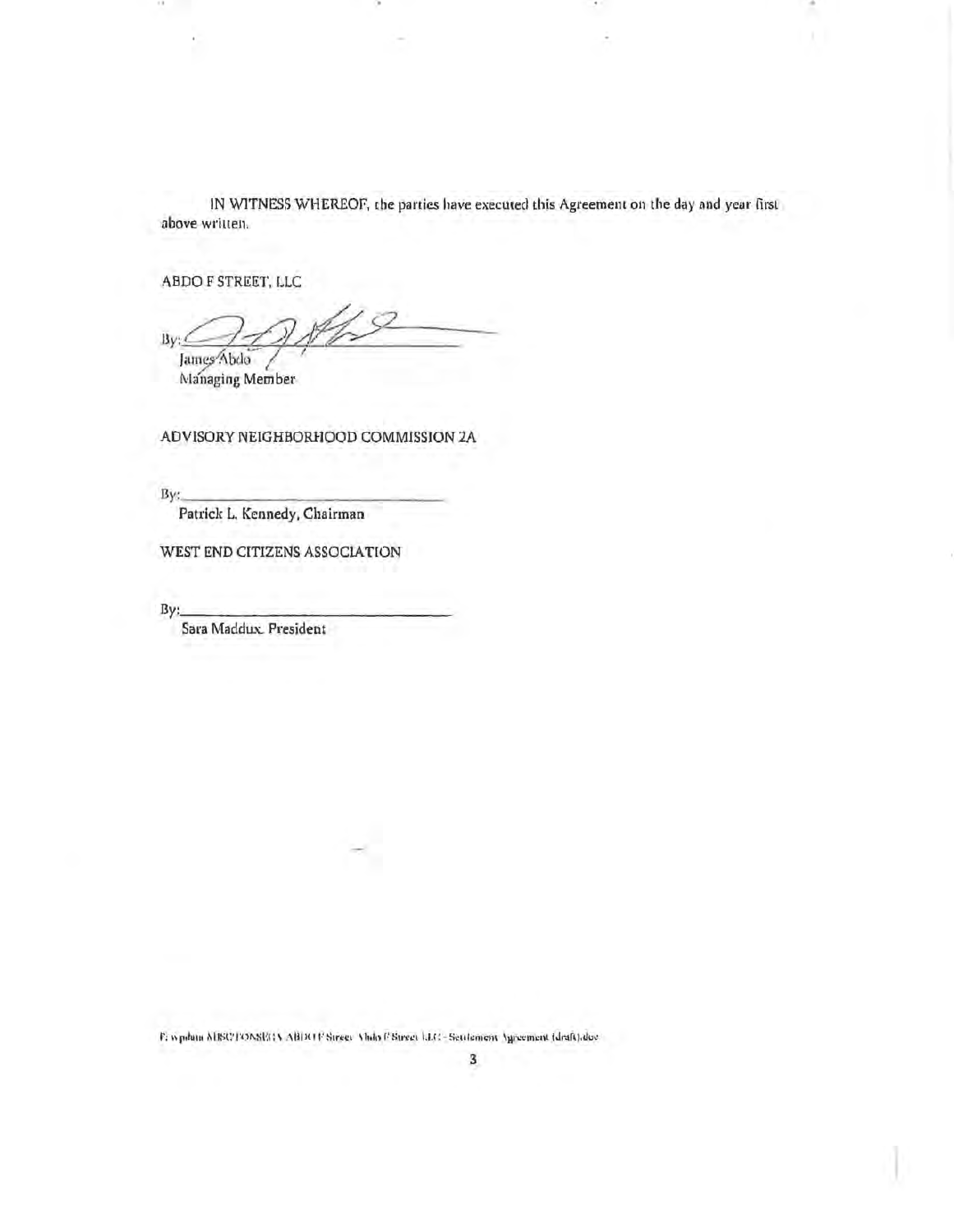Dec.28.2015 05:26 PM Barbara Kahlow

2029651083

IN WITNESS WHEREOF, the parties have executed this Agreement on the day and year first above written.

ABDO F STREET, LLC

By:

James Abdo Managing Member

ADVISORY NEIGHBORHOOD COMMISSION 2A

By:

Patrick L. Kennedy, Chairman

WEST END CITIZENS ASSOCIATION

By:  $BB+$ Sara Maddux, President

FAvydauNMISC\FONSECA\ABDO F Street\Abdn F Street ILC - Settlement Agreement (draft).doc